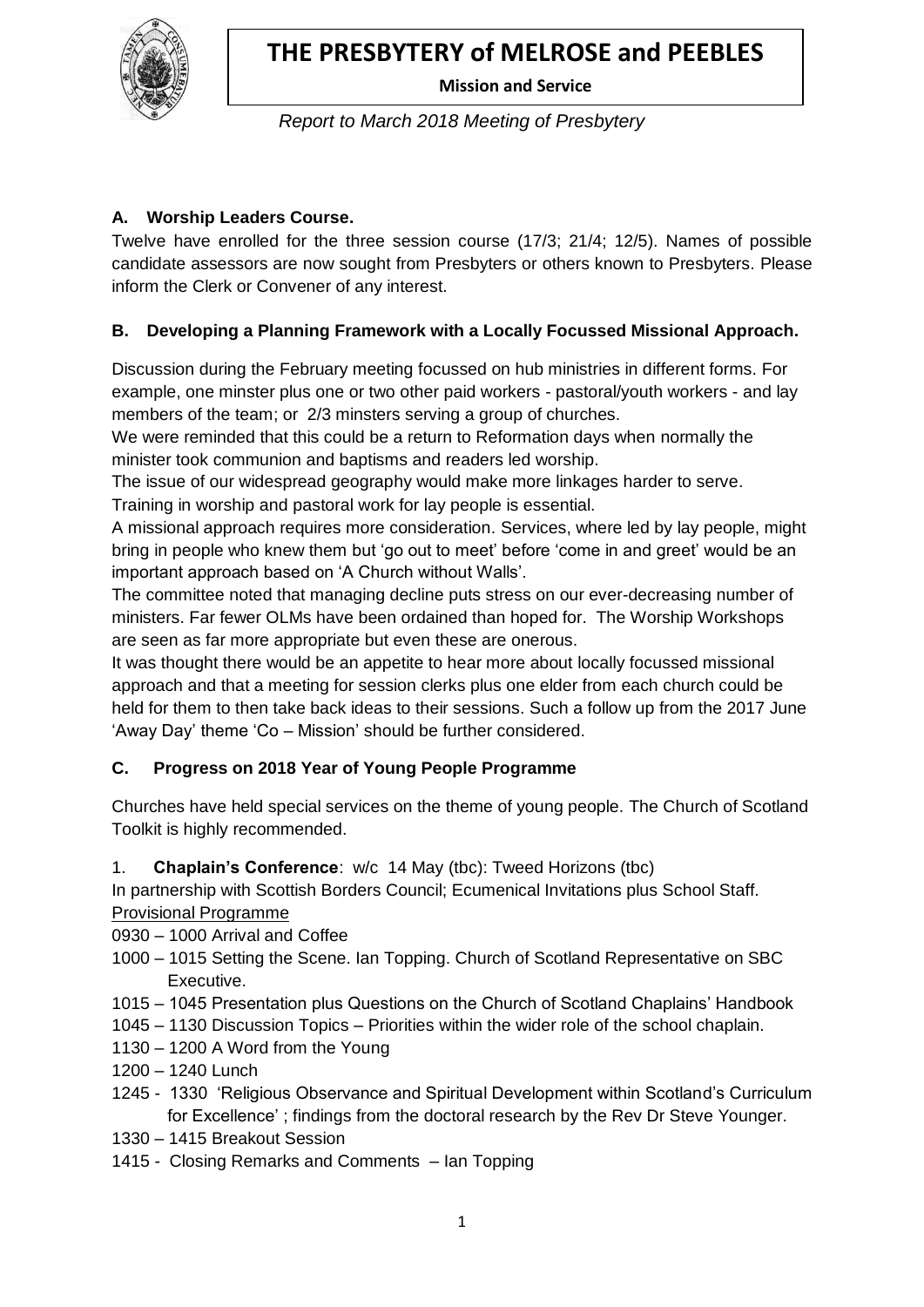

 **Mission and Service**

*Report to March 2018 Meeting of Presbytery*

- 2. **Melrose and Peebles Annual 'Away Day'**; June 2<sup>nd</sup> Trinity Church Galashiels. In Partnership with Scripture Union Scotland; Ecumenical Invitation? Provisional Programme
	- 0930 1000 Arrival and bacon rolls: Fellowship and Opening Devotions
	- 1015 1045 'Growing Young' A presentation on the six features of a church as identified in the Fuller Youth Institute research: [www.churchesgrowingyoug.com](http://www.churchesgrowingyoug.com/)
	- 1050 1145 Two workshops: (a) Training and Equipping Young People to Live for God Outside the Church and b. Providing a Nurturing Environment for Young People to Belong Inside the church.
	- 1150 1210 Plenary Session
	- 1210 1230 A Word from the Young
	- 1230 1245 Closing Remarks The Grace
- 3. **The God Question**: September 2018. An opportunity to explore part of the DVD series on Science and Religion. Venue (tbc). In partnership with Borders Schools
- 4. **Any Questions**: November 2018: A Panel of Young People chaired by a Young Person based on the BBC 'Question Time' format. Audience to be formed mainly of invited adults from a range of agencies. Earlston HS (tbc) In partnership with Scottish Borders Council – Youth Borders; Borders College and Heriot Watt University.
- 5. **A Celebration of Young People**: Small group/local discussions school and church groups; uniformed organisations - to be held across the Borders during 2018 to determine the nature of 'celebration' that would be of interest to young people and encourage their attendance. Encourage churches within the Bounds to make suggestions/nominations. The celebration to be held in spring 2019 perhaps in partnership with 'Soulspan'

**6. Hosting visitors from Malawi and Lebanon:** 10 – 27 August 2018 The Presbytery of Melrose and Peebles has had a successful link with Zomba Presbytery for more than 10 years. The link has been strengthened with various visitors between the two Presbyteries, not least the visit from our Presbytery of 4 young people and 3 adults in 2016. The time now seems right to invite young adults from Malawi to visit Scotland, particularly with 2018 being designated the year of Young People. The World Mission Committee is also mindful of links that some congregations have within our Presbytery that are not with Malawi and these are to be encouraged and strengthened. To that end, we are proposing to invite 2 young adults from the Presbytery of Northern Lebanon to join us at the same time. By hosting groups from two different parts of the world, we hope to all learn from each other and build relationships across national divides.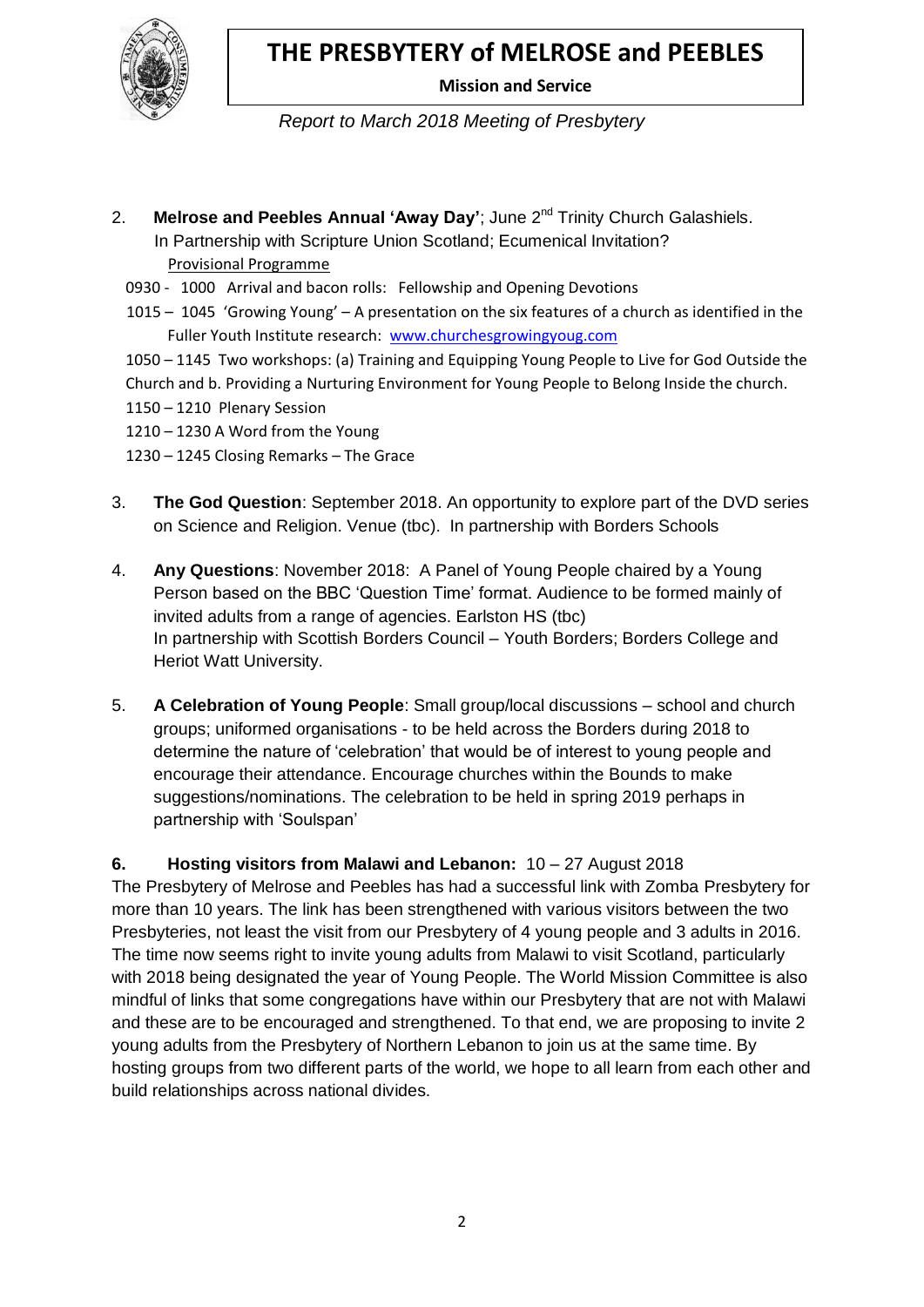

 **Mission and Service**

*Report to March 2018 Meeting of Presbytery*

## **Who we're inviting?**

We are proposing to invite four young Malawians ( aged 20 -25), one each from Luwatala, Naisi and Thondwe, the fourth to still be decided. We are also proposing to invite two young Lebanese from the Presbytery of Northern Lebanon, National Evangelical Synod of Syria and Lebanon, our Partner church in that area. We hope to have an equal gender balance from both churches. In addition we wish to invite two adults from Malawi to accompany the young people. If possible one of these adults should be Geoffrey Matias our Midwifery student who should have graduated by the time of the visit. The other adult should be a lady.

### **Main Purpose for Visit.**

The Presbytery Partnership Agreement with Zomba Presbytery signed in 2012 had as one of its aims to have youth visiting each country. We sent young people to Malawi in 2016 and now is the time to return the invitation. In recognition of other partnerships flourishing within the Presbytery, we are also planning to include two Lebanese from the Presbytery linked with Earlston church. The inclusion of Geoffrey Matias in the group gives him the opportunity to meet with all those who have supported his training and raise the profile among congregations of the midwifery training sponsorship which continues with Limbikani Powolokera. Whilst in Scotland, we are planning a programme which enables our visitors to experience Scottish culture, both inside and outside the church. We are trying to plan a variety of opportunities for young and old to meet with the group and build better friendship and relationships between the 3 countries. The timing of the visit has been planned so that the young people can attend and participate in the National Youth Assembly.

#### **Timing of Visit.**

The national Youth Assembly meets 17-20th August. We intend to invite our guest to come from around 10th August to 27th August. This allows one week before the Assembly when the Border Schools are on holiday (some churches have holiday clubs running at this time) and one week after the Assembly when schools are in session. This hopefully gives us a wider range of opportunities in which our visitors can interact with the young people in our Presbytery. The actual dates will be confirmed at a later date when plans are finalised.

#### **Accommodation.**

We would like our visitors to stay with families within the Presbytery and therefore ask for people to contact the committee if they are willing to host one or more visitors. Depending on how many requests we receive, it would be advantageous to allow our guests to stay in one place for at least 4 nights so that they can feel settled and get to know their hosts. Prior to the visit, we will arrange a meeting for all hosting volunteers to answer questions and give guidance as to what is expected.

#### **Welfare.**

To reduce any potential burden on host families, we are planning to make sure that all visitors are suitably equipped with appropriate clothing and footwear for our Scottish weather when they arrive. We also plan to issue pocket money at intervals during the visit to cover incidentals and also basic mobile phones with a prepaid sim card limited to UK calls to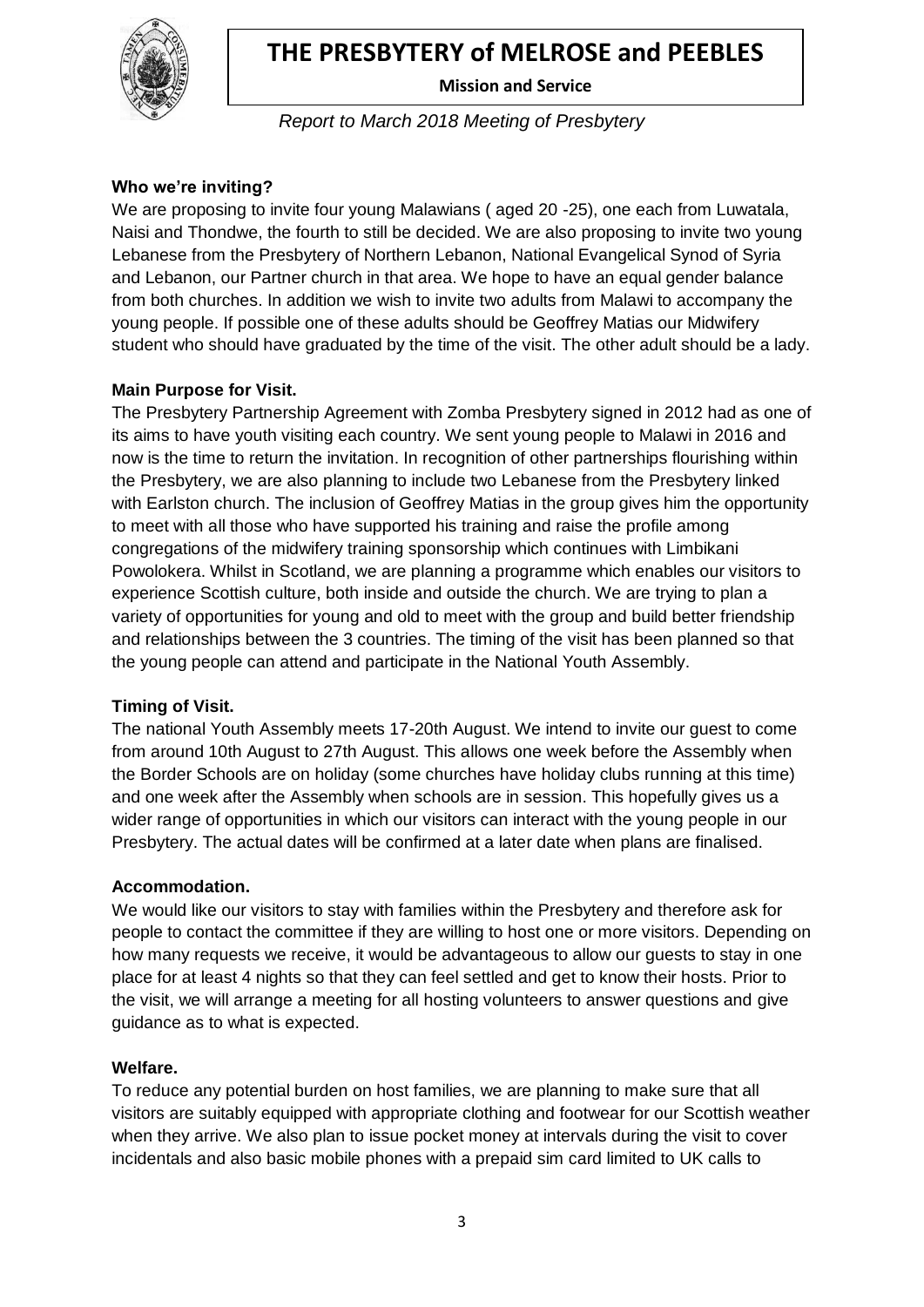

 **Mission and Service**

*Report to March 2018 Meeting of Presbytery*

enable them to contact each other and the committee. A contact sheet will be distributed to hosts and visitors and the committee will act as backup hosts and transport when required.

## **Transport.**

Within Presbytery we hope to rely on volunteers to take and collect our guests to the various meetings and activities. Again, anyone who would like to assist in this way should contact the committee. For longer trips, we propose hiring a minibus so that all can travel together.

## **Presbytery and Church Activities.**

The type of activity and meetings will very much depend on input from our visitors and will be confirmed nearer the time. Suggested activities are 1) Welcome gathering when they arrive 2) Participation in Sunday services 3) Participation in Holiday Clubs 4) Visit to Secondary schools to meet with senior pupils 4) Activities within each 'host church' ( we suggest that groups of neighbouring churches work together to plan a day where they can entertain a few of our guests within their parishes.) 5) Farewell party.

## **Other Activities.**

Again these will depend on the interests of our guests. Suggested activities include 1) Participation in National Youth Assembly 2) Visit to St Giles and Urban priority church 3) Visit to Scottish Parliament and Borders Region Council 4) Visit to David Livingston Centre, Blantrye 5) An overnight trip to Lindisfarne, possibly together with some of the youth from the presbytery.

### **Draft Budget**

| 4 Young adults from Malawi inc flights, visas and insurance 4 x £1,500      | £6,000 $(1)$ |
|-----------------------------------------------------------------------------|--------------|
| 2 Adults from Malawi inc flights, visas and insurance 2 x £1,500            | £3,000       |
| 2 Young adults from Lebanon inc flights, visas and insurance 2 x £1,500     | £3,000 $(2)$ |
| 6 Attendees at National Youth Assembly 6x £50                               | £ 300        |
| Trip to Lindisfarne 2 nights at Marygate House @£600/night                  | £1,200 $(3)$ |
| Hire of Minibus (85p/ mile) assuming 10 days @ 100 miles /day               | £ 850        |
| Pocket money for visitors 8 visitors @ £100/ person £800                    |              |
| Provision of mobile phones.8 phones with sim and £10 balance; £25/unit      | £ 200        |
| Allowance for Hospitality, lunches etc                                      | £1,000       |
| Additional Sum Required: £7,250(4)<br><b>Total £16,250</b>                  |              |
| <b>Notes</b>                                                                |              |
| (1) We have already secured a grant from World Mission Council's Faithshare |              |

Programme to pay for the 4 young adult's flights etc

(2) We are hopeful of securing a grant from World Mission Council's Faithshare Programme to pay for the 2 young adult's flights etc

(3) Marygate house on Lindisfarne is a retreat house providing accommodation and meals

for up to 15 people. If not available, other suitable accommodation will be searched for.

(4) Assuming successful provision of grant for Lebanese visitors.